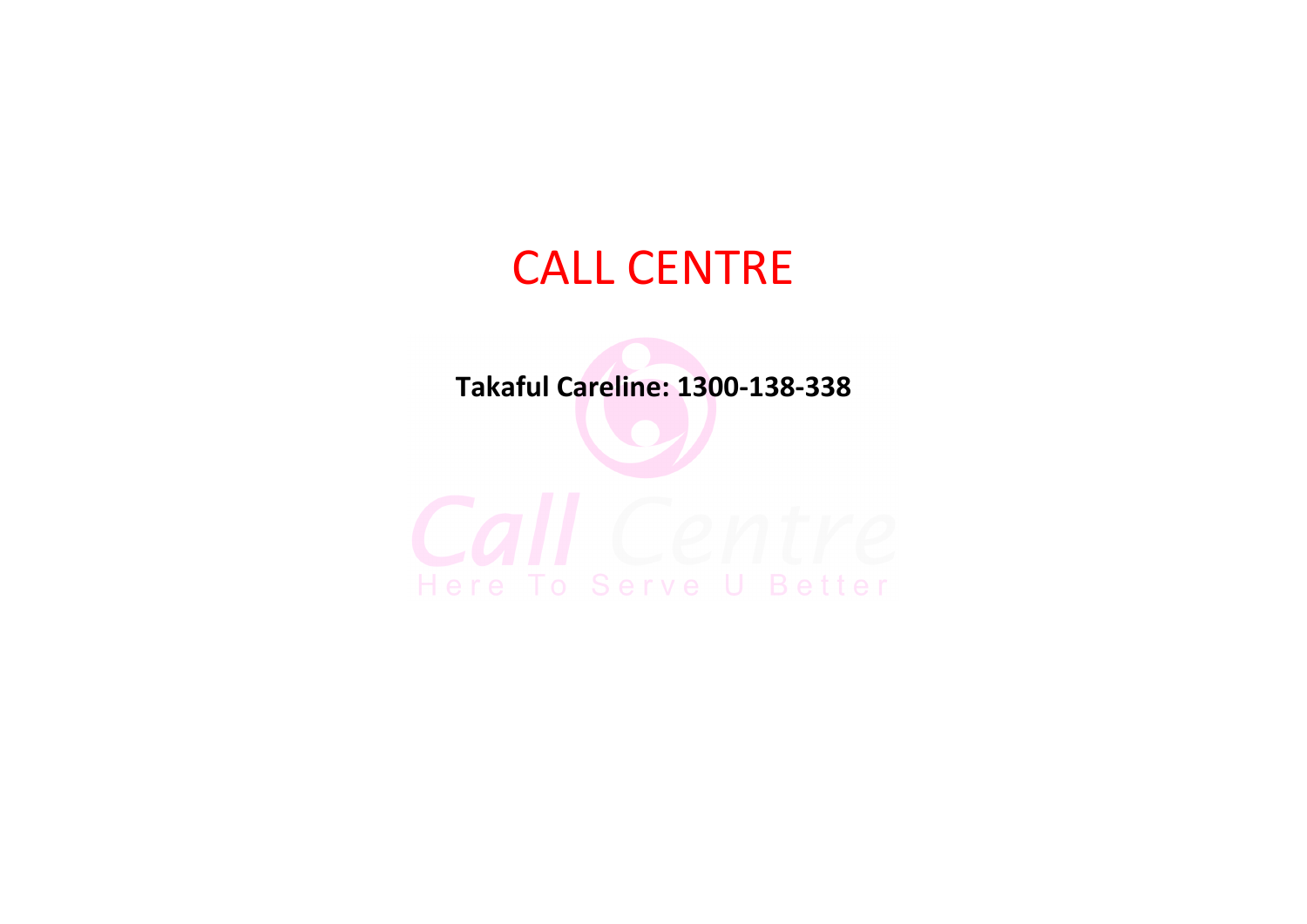

## Takaful Careline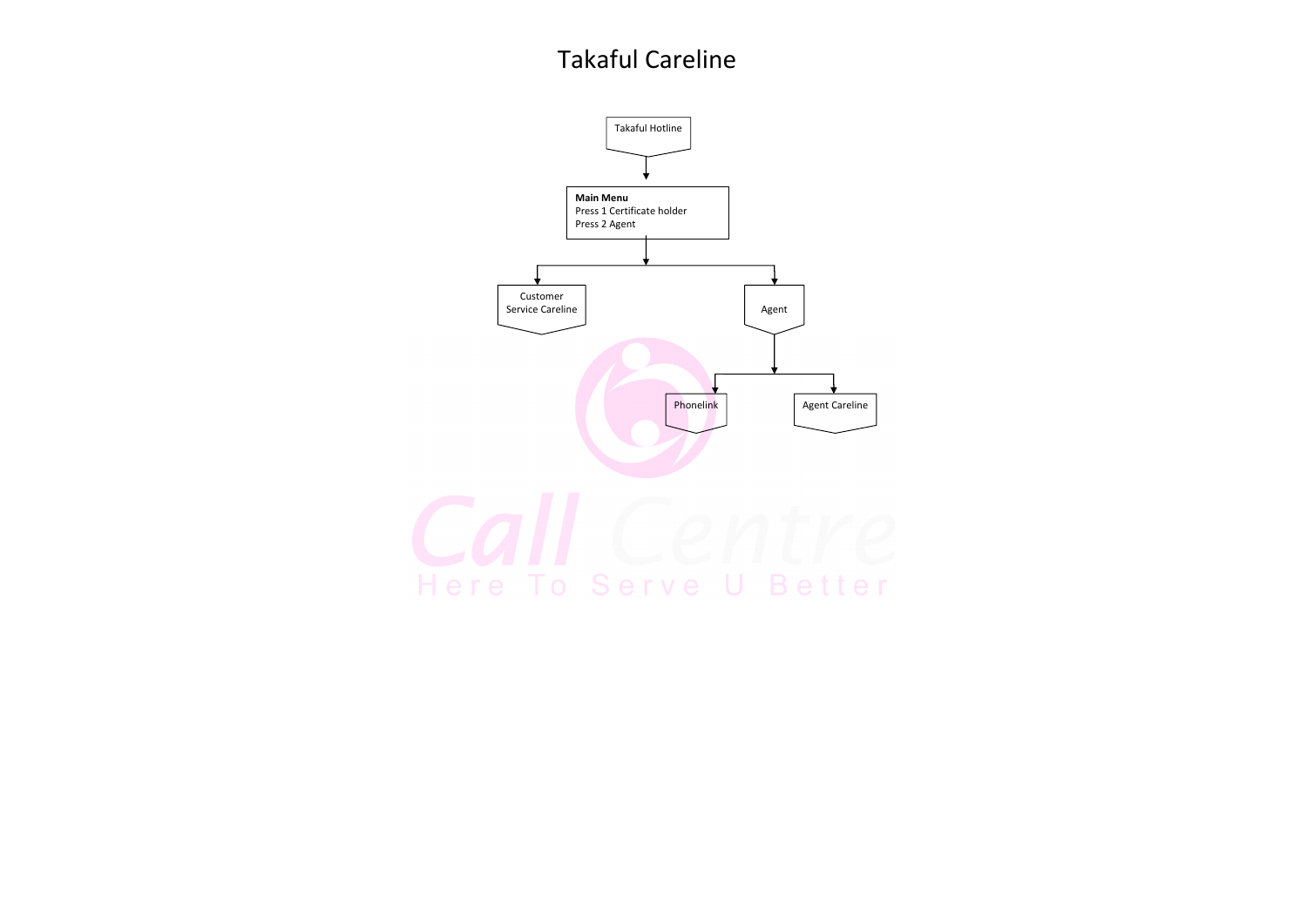

#### Takaful Customer Service Careline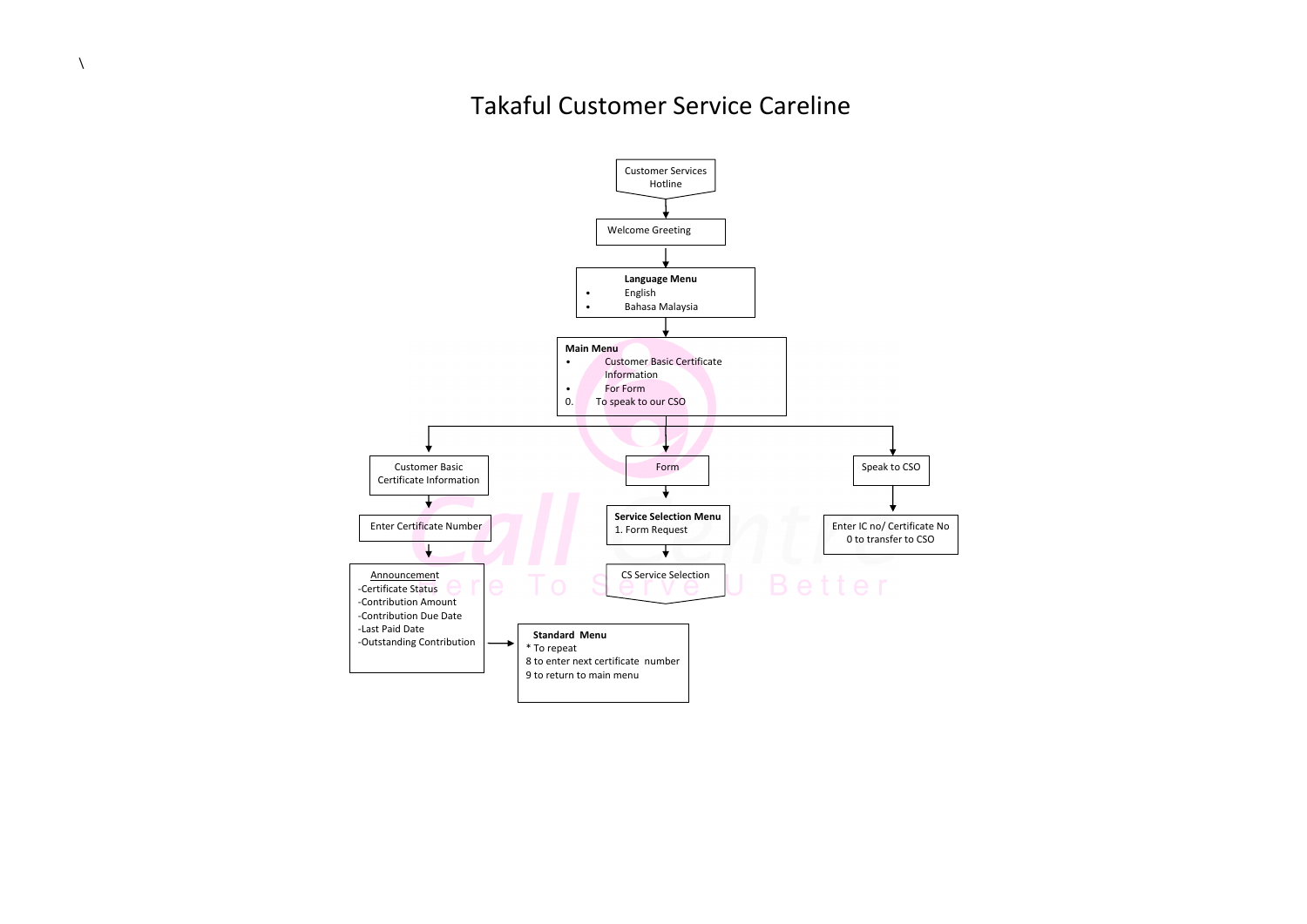

#### Takaful Customer Service Careline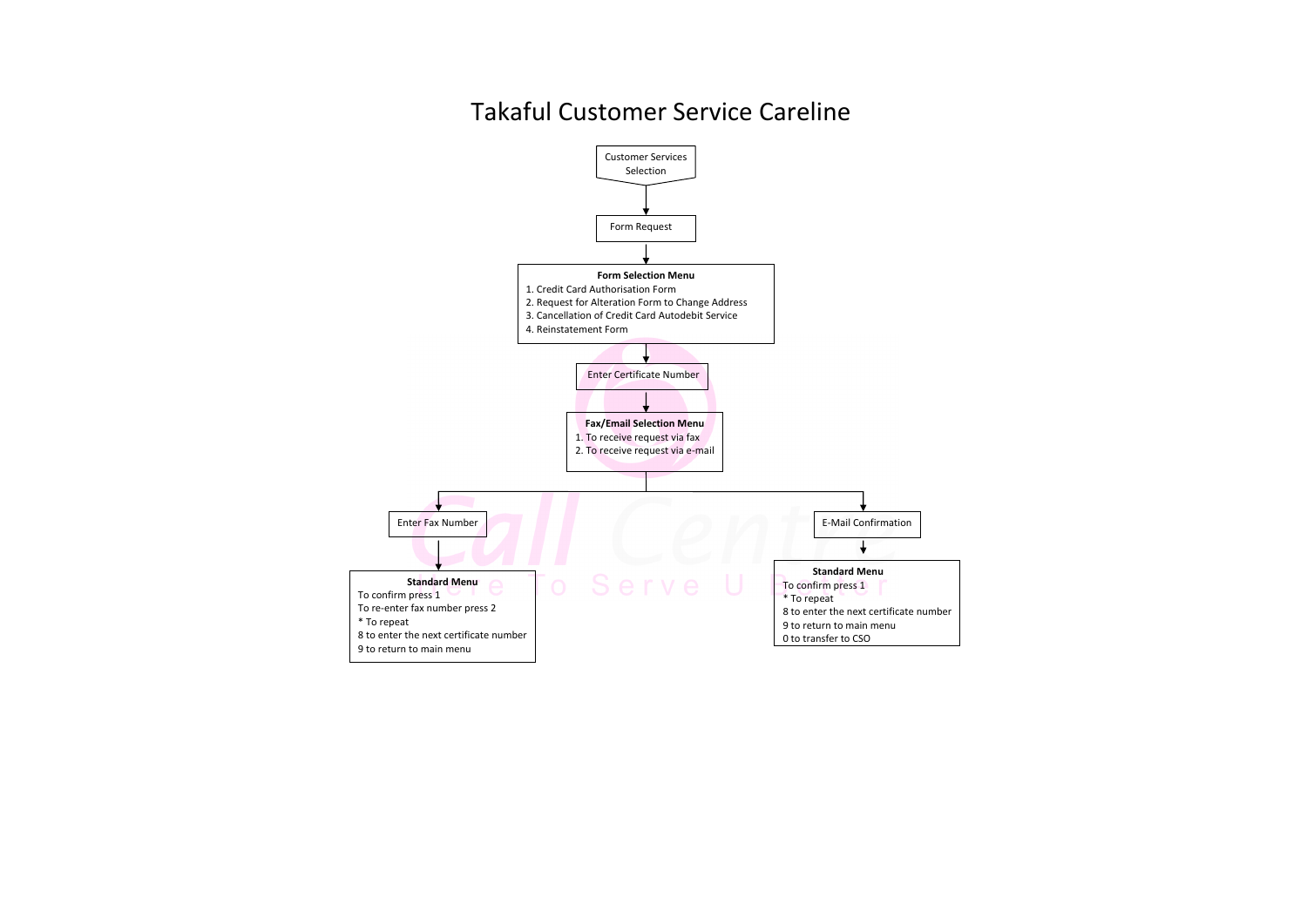

# Takaful Agent Careline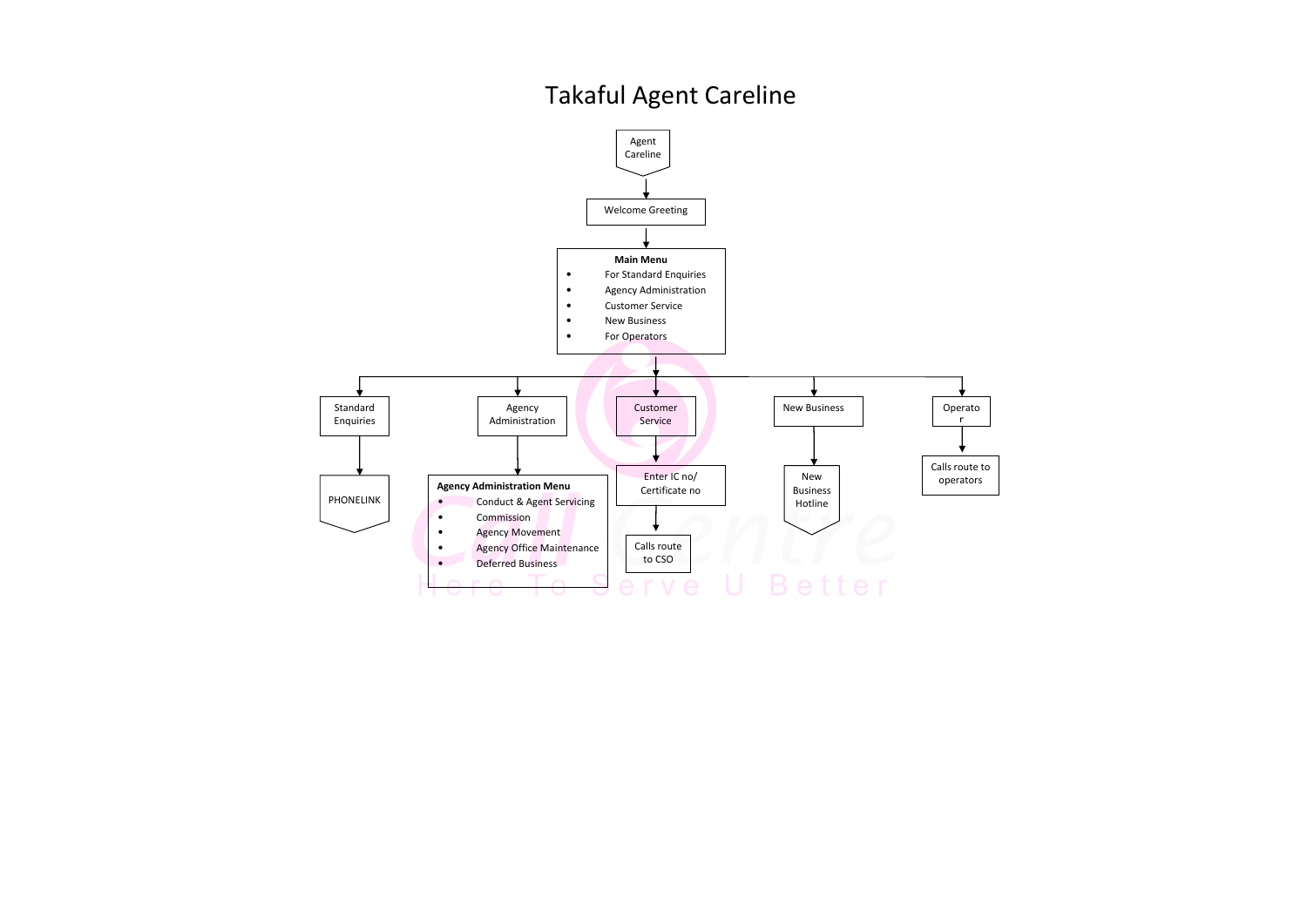

### Takaful Phonelink